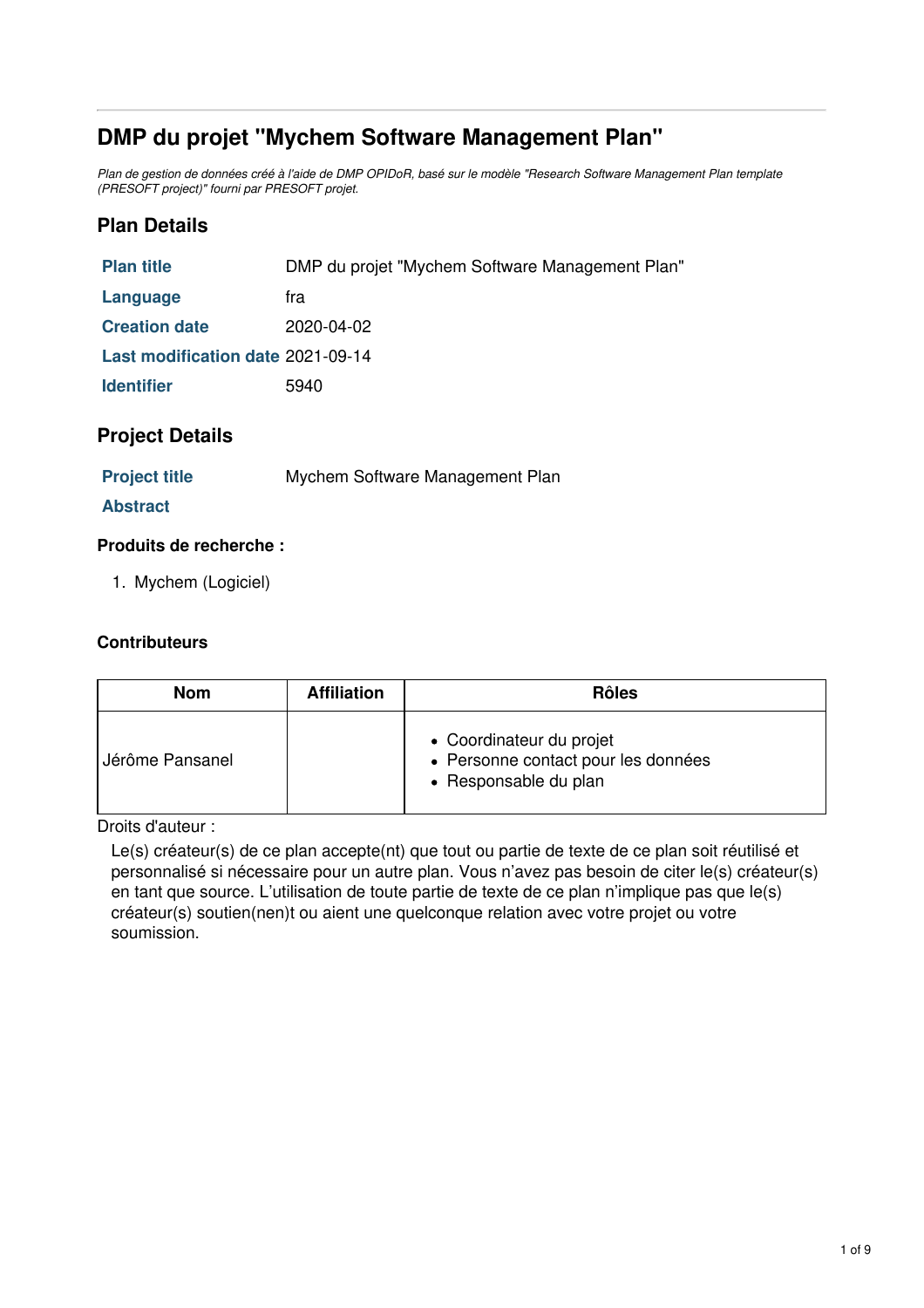# **DMP du projet "Mychem Software Management Plan"**

# **1. Metadata**

Mychem

The Mychem software is an extension for MySQL and MariaDB. It aims to provide functions for converting chemical data and computing chemical properties.

[https://mychem.github.io](https://mychem.github.io/)

<https://github.com/mychem/mychem-code>

jerome.pansanel@iphc.cnrs.fr

Instittut Pluridisciplinaire Hubert Curien

- Jérôme Pansanel (CNRS)
- Aurélie De Luca
- Bjoern Gruening (University of Freiburg)

Version 1.0.1

2021-02-23

*GPL v2 license*

Data management and computational chemistry

**Chemical data conversion, chemical property computation, substructure search, fingerprint management.**

MySQL User-Defined Functions, OpenBabel, C and C++ languages, CMake

Question sans réponse.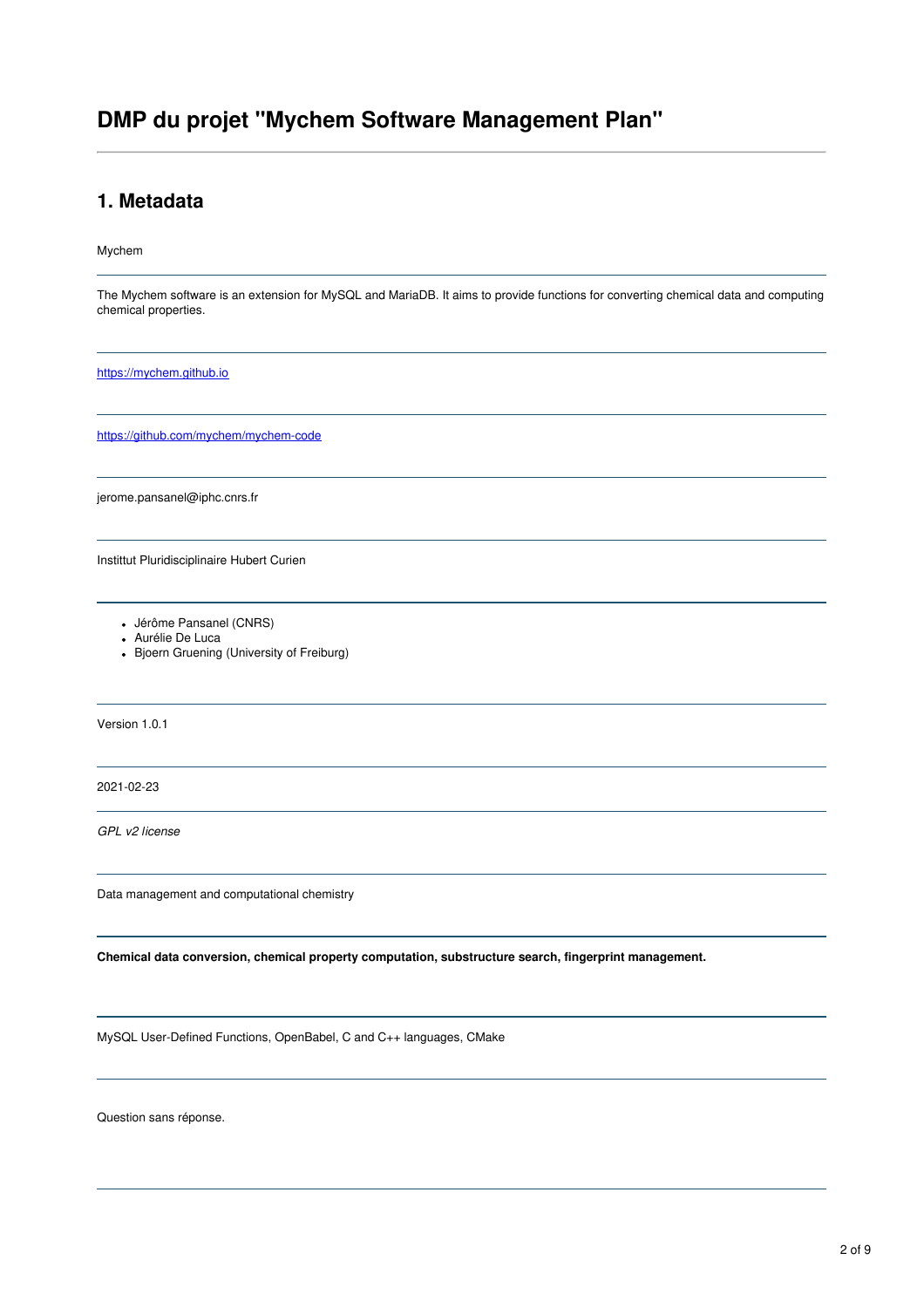# **2.1 Software context: History**

Question sans réponse.

Question sans réponse.

See <https://raw.githubusercontent.com/mychem/mychem-code/master/NEWS>

The software requires MySQL (or MariaDB) and OpenBabel.

The next planned enhancement are:

- using a continuous integration platform for testing purposes ;
- supporting the last version of OpenBabel

Question sans réponse.

Some software with similar functionalities is available. The main differences are:

- the software is working with another types of database system (PostgreSQL or Oracle) ;
- it is closed-source and proprietary software

Question sans réponse.

Over the year 2019, the development of the Mychem software as required 6 days of work for a single engineer.

### **2.2 Software context: Project(s) related to the software**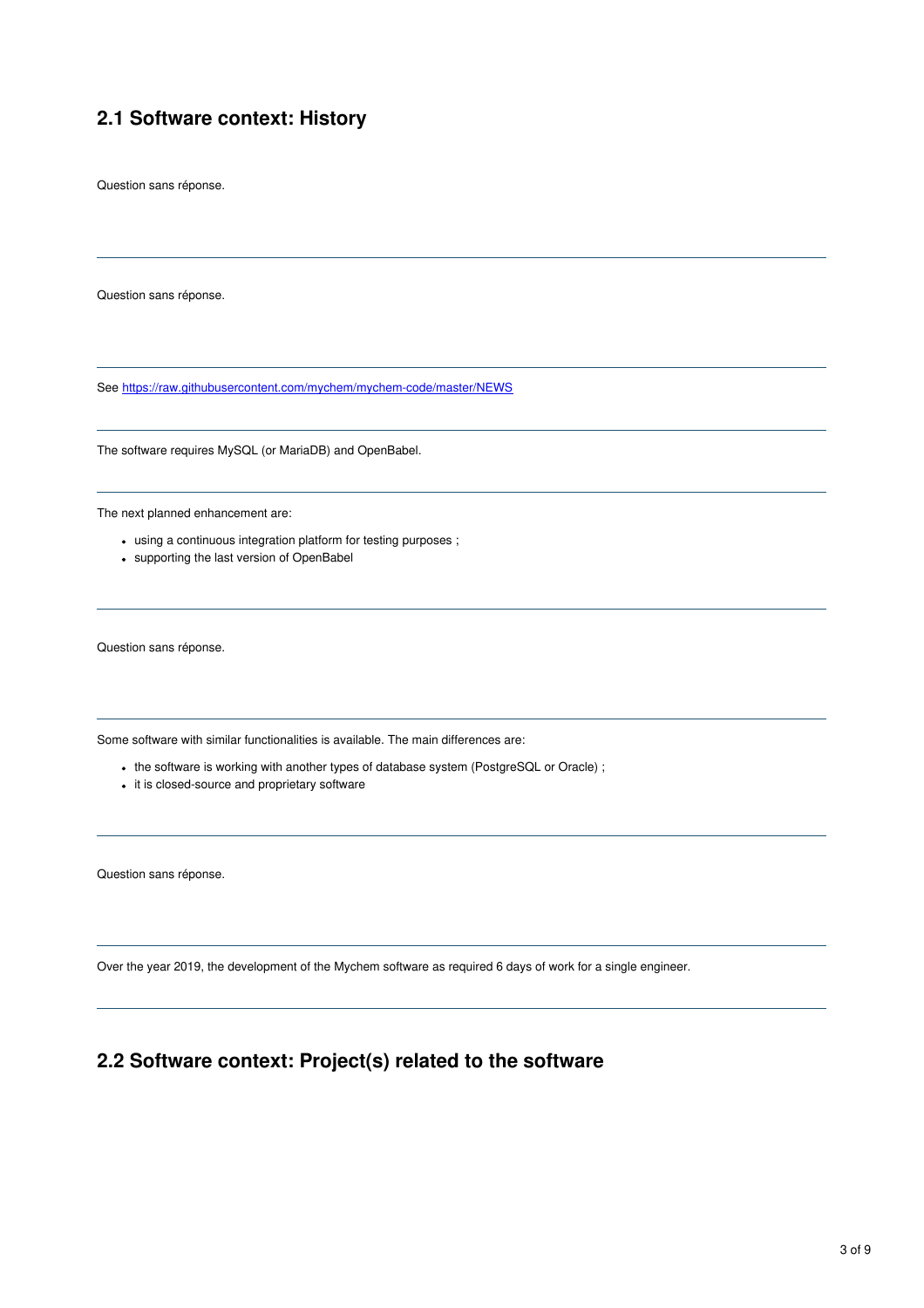#### Project 1

Project  $\overline{2}$ 

Project's name (*The project's name may be different from the software's name*) This software is mainly developed by Jerome Pansanel as part of his work at IPHC. It is not related to a specific project. Type of the project (*ANR, H2020…*) Identifier of the project Start date of the project (*YYYY-MM-DD*) End date of the project (*YYYY-MM-DD*) Project web site Framework in which the software is developed\* Allocated resources and funding (*human,financial, hardware*) Possible constraints linked to the project\*\* Partners and role in relation to the software Is the software a deliverable of the project?

\*Framework in which the software is developed: for example, the software may be the objective of the project or may be developed in a work package. Previous developments must be declared in the grant agreement or consortium agreement. Define the new developments in this project.

\*\*Possible constraints linked to the project: for example mandatory licence for the project developments in the grant agreement or in the consortium agreement.

### **2.3 Software context: Legal issues and distribution policy**

CNRS and University of Strasbourg hold the intellectual property.

Copyright (C) 2009-2021 by CNRS and University of Strasbourg.

It is a free and open-source software. There are no constraints.

*GPL v2 license and BSD for the documentation* .

Question sans réponse.

Question sans réponse.

Question sans réponse.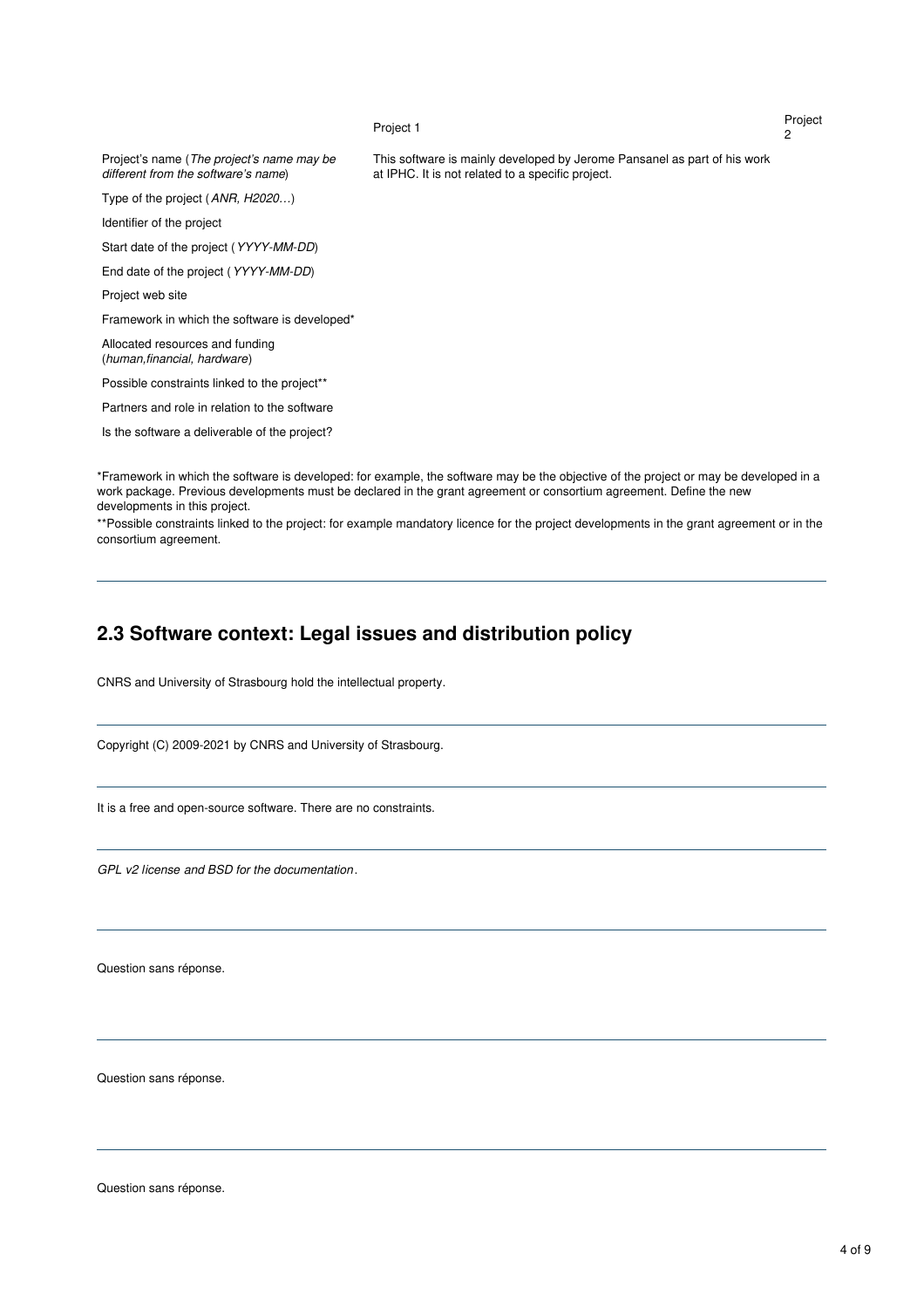### **3.1 Software features: Scientific goals**

Question sans réponse.

# **3.2 Software features: Usage and distribution objectives**

Question sans réponse.

This software aims to provide functions for the MySQL and MariaDB relational database management system, to facilitate the development of portals and tools for the management of chemical data.

The software intends to be used by researchers and engineers who are dealing with chemical data. It can also be used during training, for example when working on binary molecular fingerprints.

The support is provided through:

- a complete on-line documentation;
- a ticket system;
- a developer (*best effort mode)*.

The software is freely available on GitHub.

#### Yes

We are looking for developers and testers.

Human resources are enough for the maintenance of the software, however additional competences would be welcome for specific developments.

No risk analysis has been done so far.

The source code is saved on several sites with version control system. Backup from stable versions are performed on the laboratory storage server. The code is also correctly indexed by the Software Heritage project:

[https://archive.softwareheritage.org/swh:1:dir:8e7c56ee116ce2797ab0152c88136a71dc9a13f9;origin=https://github.com/mychem/mychem](https://archive.softwareheritage.org/swh:1:dir:8e7c56ee116ce2797ab0152c88136a71dc9a13f9;origin=https://github.com/mychem/mychem-code/)code/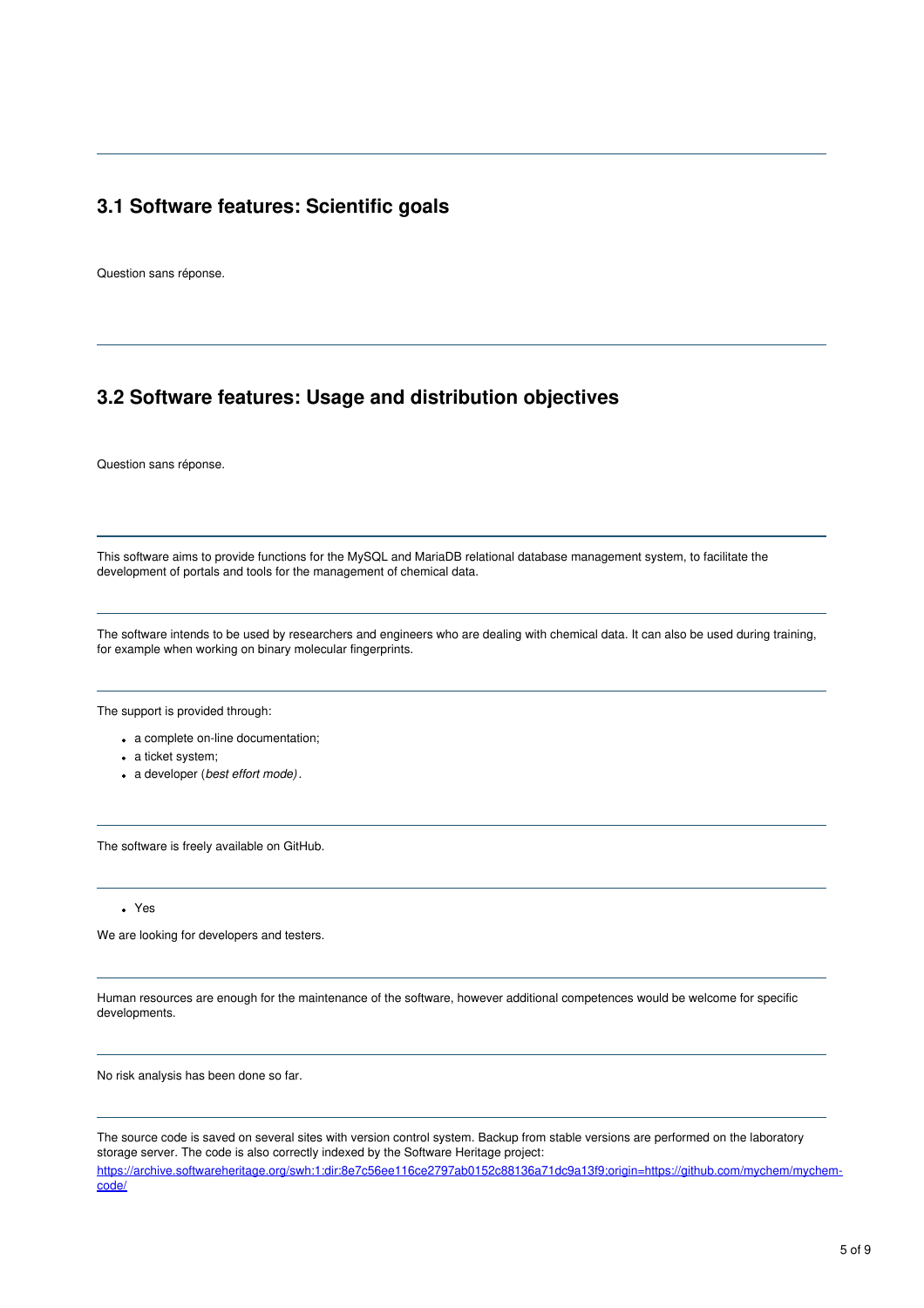### **3.3 Software features: Technical features**

C, C++, CMake

Mychem depends on MySQL (or MariaDB) development libraries and OpenBabel libraries.

Two files (c++ source code) of the [OpenBabel](http://openbabel.org/wiki/Main_Page) project are used.

The documentation is available on the following Websites:

- <https://mychem.github.io/docs/> (online)
- <https://github.com/mychem/mychem-documentation> (source code)

Question sans réponse.

# **4. Team organisation**

IPHC is the the organisation officially in charge of the software.

Question sans réponse.

Jérôme Pansanel (CNRS)

Question sans réponse.

Question sans réponse.

Collaborative development.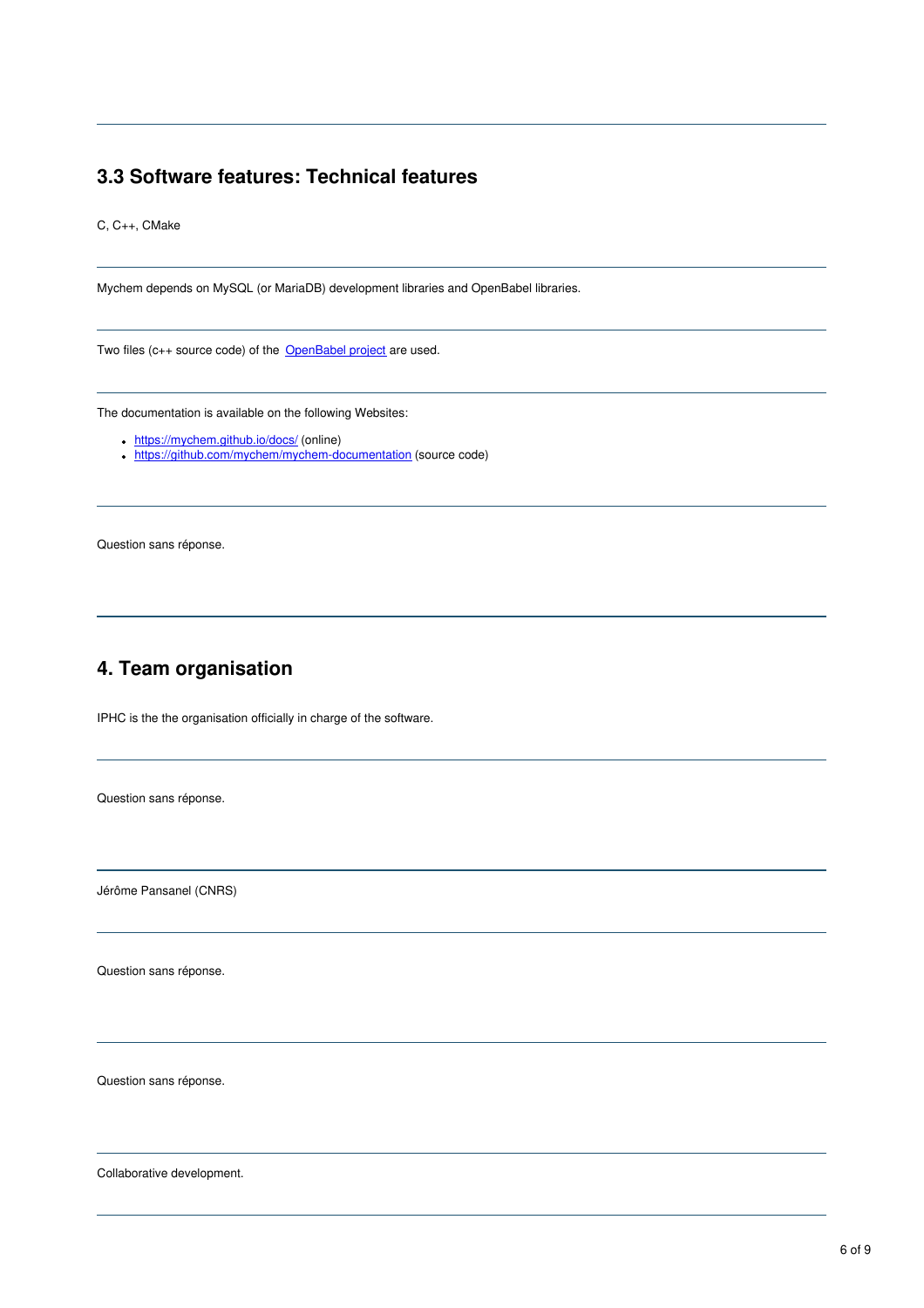Question sans réponse.

# **5. Development organisation**

The team is distributed on several sites.

Question sans réponse.

Question sans réponse.

Question sans réponse.

The software integrates a test suite. A new version of Mychem is released only if all tests are executed successfully.

Question sans réponse.

Question sans réponse.

Question sans réponse.

Question sans réponse.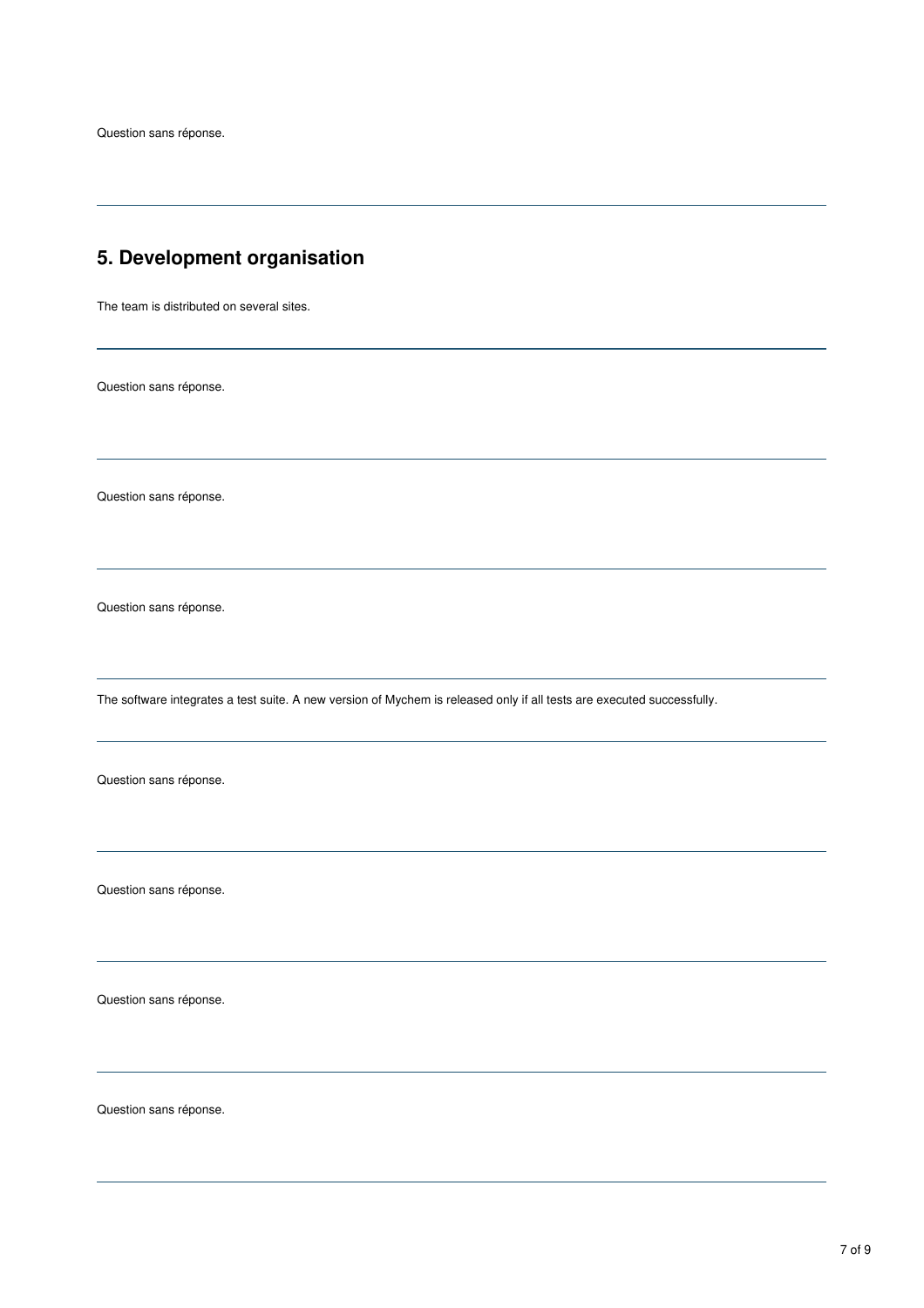### **6. Distribution organisation**

<https://github.com/mychem/mychem-code>

Question sans réponse.

J. Pansanel, A. De Luca and B. Gruening. Mychem. *Version*. *Date*. https://github.com/mychem/mychem-code

- Schmidt U, Struck S, Gruening B, Hossbach J, Jaeger IS, Parol R, Lindequist U, Teuscher E, Preissner R. SuperToxic: a comprehensive database of toxic compounds. Nucleic Acids Res. 2009 Jan;37 D295-9. doi:10.1093/nar/gkn850. PMID: 19004875; PMCID: PMC2686515.
- J.-L. Faulon and A. Bender "Handbook of Chemoinformatics Algorithms". CRC Press, 2010.
- Pirhadi S, Sunseri J, Koes DR. Open source molecular modeling. *J Mol*
- *Graph Model*. 2016;69:127–143. doi:10.1016/j.jmgm.2016.07.008

[https://openbabel.org/wiki/Related\\_Projects](https://openbabel.org/wiki/Related_Projects)

Question sans réponse.

Question sans réponse.

Ticket management system proposed by GitHub: <https://github.com/mychem/mychem-code/issues>

Question sans réponse.

# **7. SMP management**